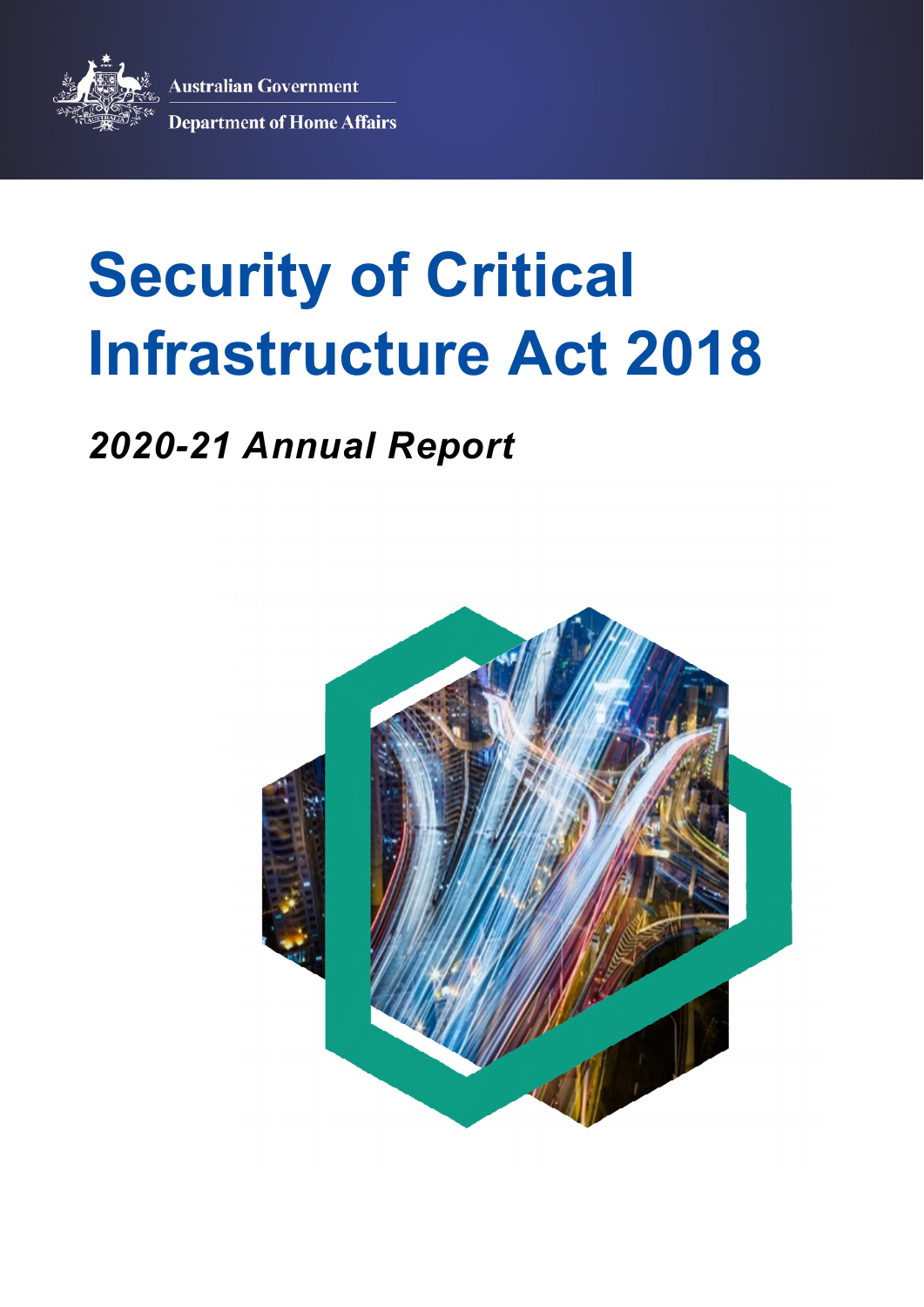# **Table of Contents**

#### **[Background 3](#page-2-0)**

**Key Measures** 3

#### **[Current Status 3](#page-2-2)**

[Notifications 3](#page-2-3)

[New Notifications \(Initial Obligations\) 4](#page-3-0) [Notification of Change \(Notifiable Events\) 4](#page-3-1) [Ministerial Directions Power 4](#page-3-2) [Information Gathering Power 5](#page-4-0) [Enforcement Powers 6](#page-5-0) [Private Declarations 6](#page-5-1)

#### **Industry engagement** 6

[Guidance Material 6](#page-5-3)





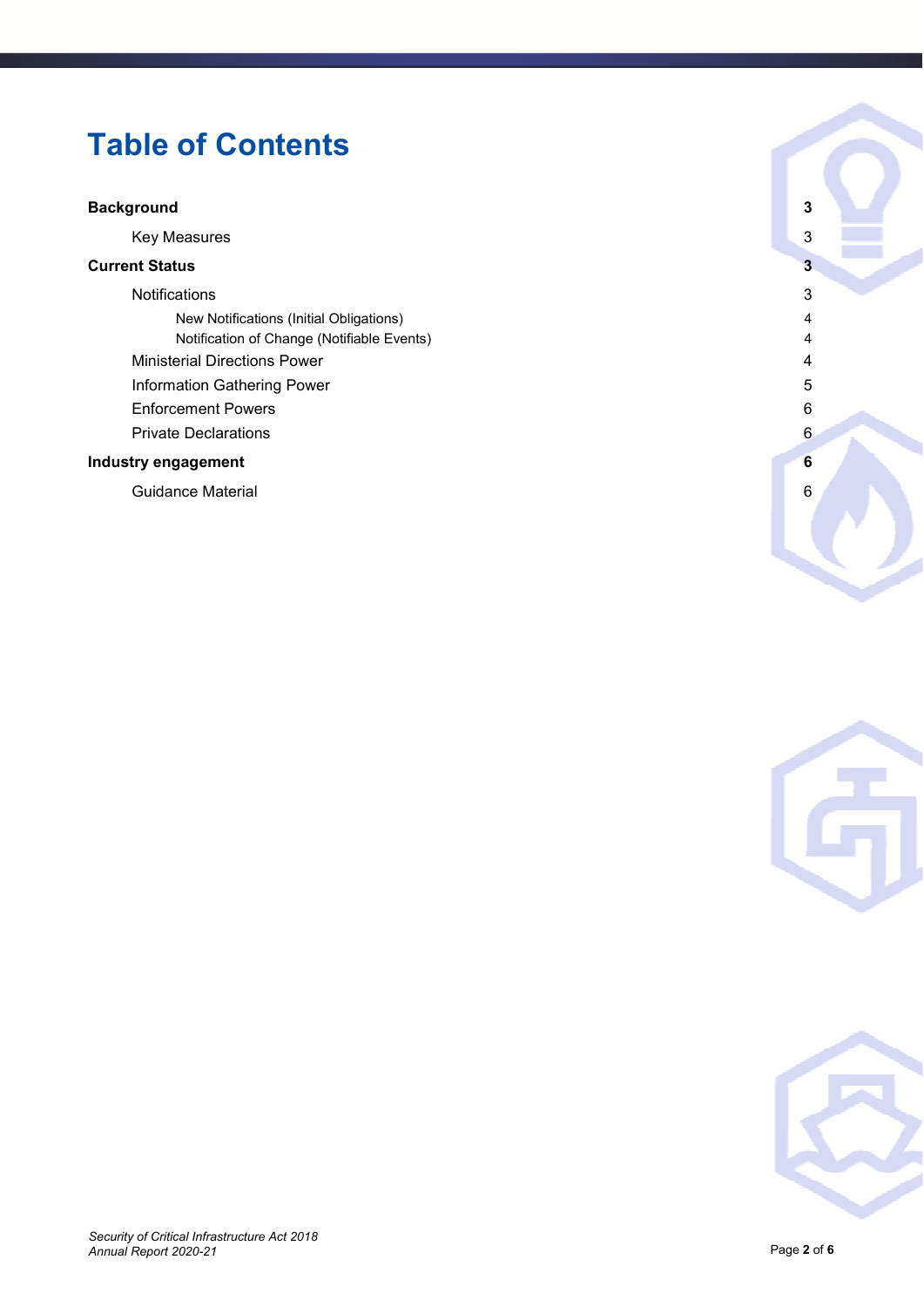# <span id="page-2-0"></span>**Background**

On the 11 July 2018, the *Security of Critical Infrastructure Act 2018* (the Act) came into force. The Act is designed to manage the national security risks of espionage, sabotage and foreign interference arising from foreign involvement in Australia's critical infrastructure.

The Act applies to infrastructure assets in the electricity, water, gas and ports sectors which if destroyed, degraded, or rendered unavailable for an extended period, would have a significant impact on:

- maintaining status quo operations for large population hubs;
- national economic interests;
- Government operations; and
- Defence capabilities.

In addition, the Security of Critical Infrastructure Rules 2018 (the Rules) specify thresholds for electricity generation stations and gas transmission pipelines, prescribe critical infrastructure assets and provide further information requirements for reporting.

### <span id="page-2-1"></span>**Key Measures**

The Act has three measures to manage national security risks related to critical infrastructure:

- The Register of Critical Infrastructure Assets (the Register), provides the Government visibility of who owns and controls the assets, enabling better targeting of our risk assessments.
- The information gathering power, provides the ability to obtain more detailed information from owners and operators of assets in certain circumstances.
- The Ministerial directions powers, provides the ability to intervene and issue directions in cases where there are significant national security concerns that cannot be addressed through other means.

The powers in this Act enable government to better assess the extent of vulnerability across our high priority assets, and work collaboratively with industry to address the kinds of vulnerabilities identified, while maintaining open economic settings and imposing only a minimal and targeted regulatory burden.

# <span id="page-2-2"></span>**Current Status**

### <span id="page-2-3"></span>**Notifications**

The notification requirements in sections 23 and 24 of the Act articulate the initial and ongoing obligations of a reporting entity to report specific information on a critical infrastructure asset to the Department of Home Affairs (the Department). A total of 223 notifications were made during the 2020-21 financial year to the Department.

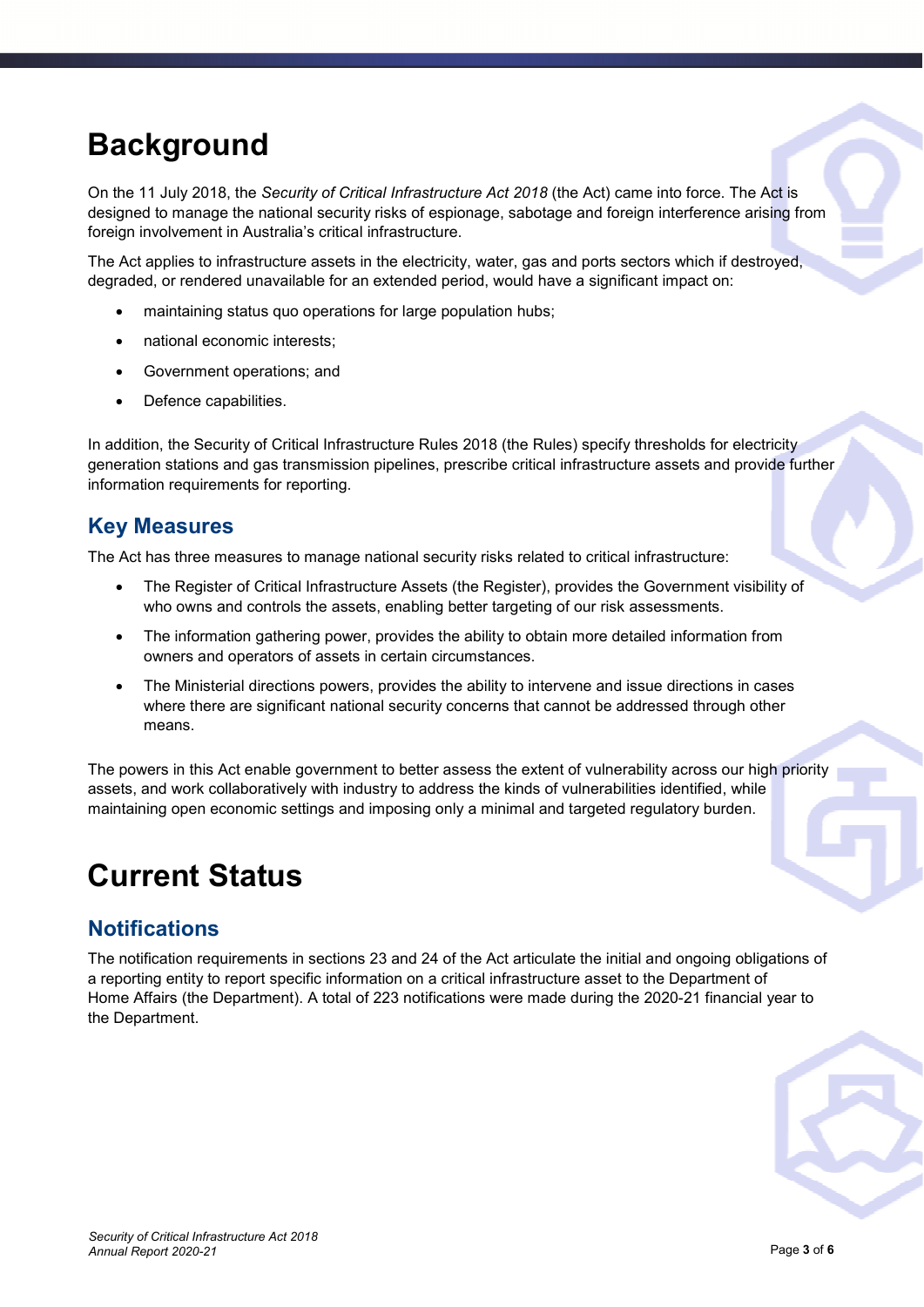*Table 1: Total number of notifications made to the Department in the 2020-21 financial year.* 

| <b>Notifications</b>                           | Total |  |
|------------------------------------------------|-------|--|
| Number of notifications made to the Department | 223   |  |

#### <span id="page-3-0"></span>**New Notifications (Initial Obligations)**

The initial obligation to give information under section 23 of the Act requires a reporting entity to report the ownership and operational information in the approved form to the Secretary. Under section 23(3) information must be given by the end of 30 days after the day the entity becomes a reporting entity for the asset.

During this financial year, the Department received **eleven** new notifications (initial obligations) in relation to critical infrastructure assets across Australia.

*Table 2: Breakdown of new notifications made to the Department in the 2020-21 financial year.* 

| Type of notification                             | <b>Number of notifications</b> |  |
|--------------------------------------------------|--------------------------------|--|
| <b>New Notification</b> – Direct Interest Holder | 6                              |  |
| <b>New Notification</b> - Responsible Entity     | 5                              |  |
| Total: 11                                        |                                |  |

#### <span id="page-3-1"></span>**Notification of Change (Notifiable Events)**

The ongoing obligation to give information under section 24 of the Act requires a reporting entity to report a notifiable event in relation to the asset which is captured on the Register. A notifiable event occurs when any information in relation to the original notification is either invalid, incorrect or outdated. The reporting entity is therefore required to submit a 'notification of change' in the approved form by the end of the 30 days after the event occurs.

During this financial year, the Department has received **212** notifications of change (notifiable events) in relation to critical infrastructure assets on the Register.

*Table 3: Breakdown of the notifications of change made to the Department in the 2020-21 financial year.* 

| Type of notification                               | Number of notifications |  |
|----------------------------------------------------|-------------------------|--|
| Notification of Change - Direct Interest Holder    | 124                     |  |
| <b>Notification of Change - Responsible Entity</b> | 88                      |  |
| <b>Total: 212</b>                                  |                         |  |

### <span id="page-3-2"></span>**Ministerial Directions Power**

Section 32 of the Act allows the Minister for Home Affairs (the Minister) to issue a direction to an owner or operator of critical infrastructure assets to mitigate national security risks, where the risks cannot be managed through existing collaboration with owners and operators or via existing regulatory frameworks.

The directions power is only able to be used where: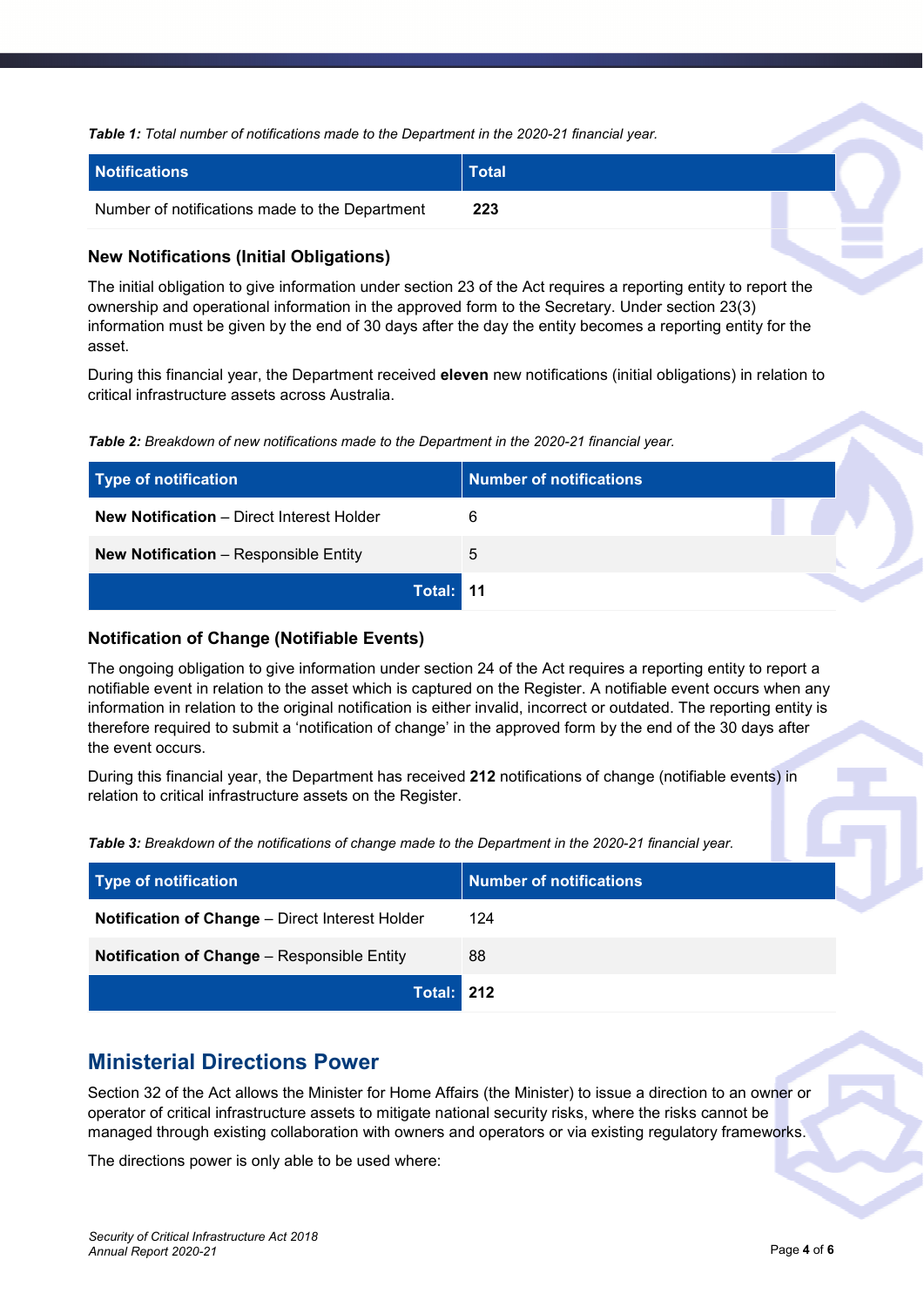- there is a risk identified which is prejudicial to security
- through collaboration, the owner or operator does not or cannot implement mitigations to address the risk
- there are no existing regulatory frameworks that can be used to enforce mitigations.

Before issuing a direction, the Minister must be satisfied of certain matters, consult, and give consideration to a number of factors, including:

- giving primary consideration to a mandatory Australian Security Intelligence Organisation adverse security assessment
- being satisfied that 'good faith' negotiations have occurred
- consulting directly and giving consideration to any representation made by the relevant First Minister, state or territory minister and the affected entity to which the direction applies
- considering the costs and consequences to services in implementing the mitigation
- ensuring the direction is a proportionate response to the risk.

These safeguards reinforce the Australian Government's collaborative approach to managing national security risks from foreign involvement. It also ensures the Ministerial directions power is only exercised when the risk cannot be addressed through other means.

*Table 4: Ministerial Directions issued in the 2020-21 financial year.* 

| <b>Ministerial Direction</b>                | <b>I</b> ssued |
|---------------------------------------------|----------------|
| Number of directions given under section 32 |                |

## <span id="page-4-0"></span>**Information Gathering Power**

Section 37 of the Act provides the Secretary of the Department of Home Affairs (the Secretary) with the power to request ownership and operational information from direct interest holders, responsible entities and operators of critical infrastructure assets.

This enables the Secretary to:

- inform risk assessments conducted by the Department
- identify any gaps on the Register
- assist with determining whether any powers under the Act should be used, including enforcement measures relating to the Register or Ministerial directions.

Information that is obtained using this power is protected and confidential and will not be publicly disclosed.

*Table 5: Information Gathering Powers used in the 2020-21 financial year.* 

| <b>Information Gathering Power</b>                                                 | <b>Issued</b> |  |
|------------------------------------------------------------------------------------|---------------|--|
| Number of information gathering requests issued by othe Secretary under section 37 |               |  |
|                                                                                    |               |  |